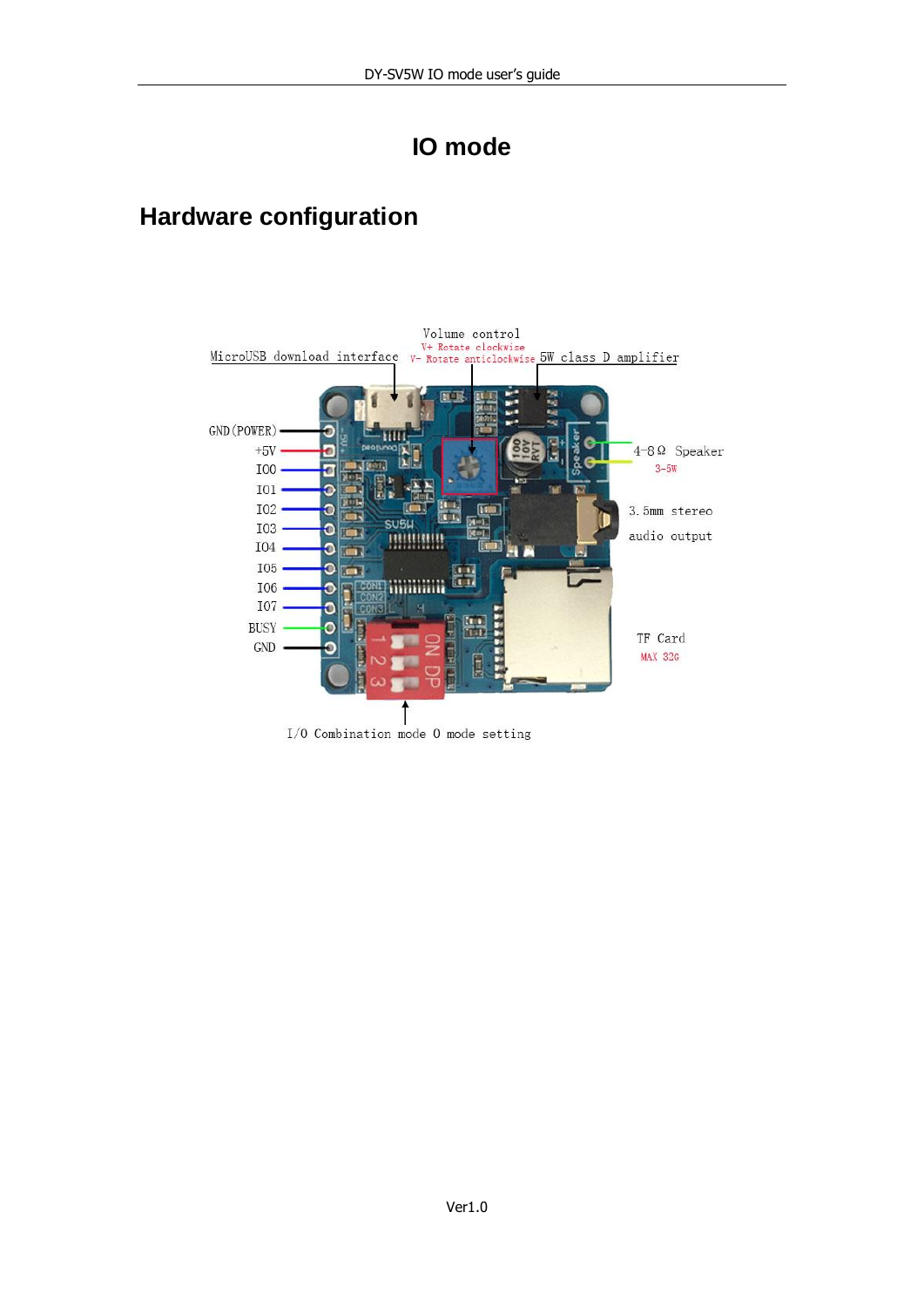



I/O stand-alone mode O mode setting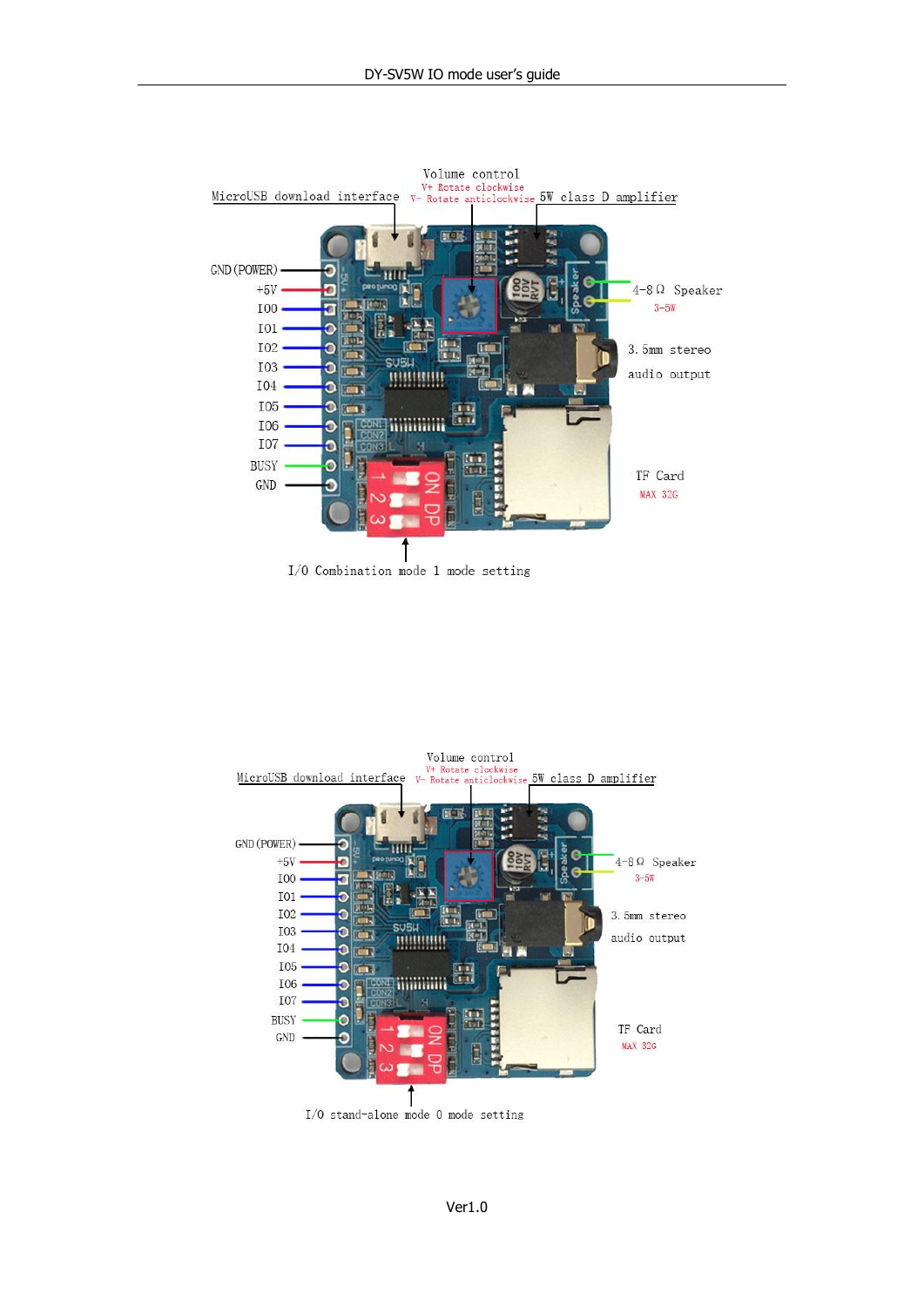

#### **Function description**

#### **I/O Combination mode 0**

MCU I/O output corresponding level to trigger specified music and release the IO level to high, it stops playing music after completing playing current music; It will play the new music, if retrigger the music while playing. If keep the triggering state, it will keep playing circularly. The busy pin is always effective while playing.

## **I/O Combination mode 1**

MCU I/O output corresponding level to trigger specified music and keep the triggering state, it will keep playing circularly. It will stop playing immediately when release to original high level anytime. The busy pin is always effective while playing.

## **I/O stand-alone mode 0**

IO0~IO7 control 8 pieces of music, one IO only control one piece of music; IO trigger specified music by falling edge level and restore to original high level, it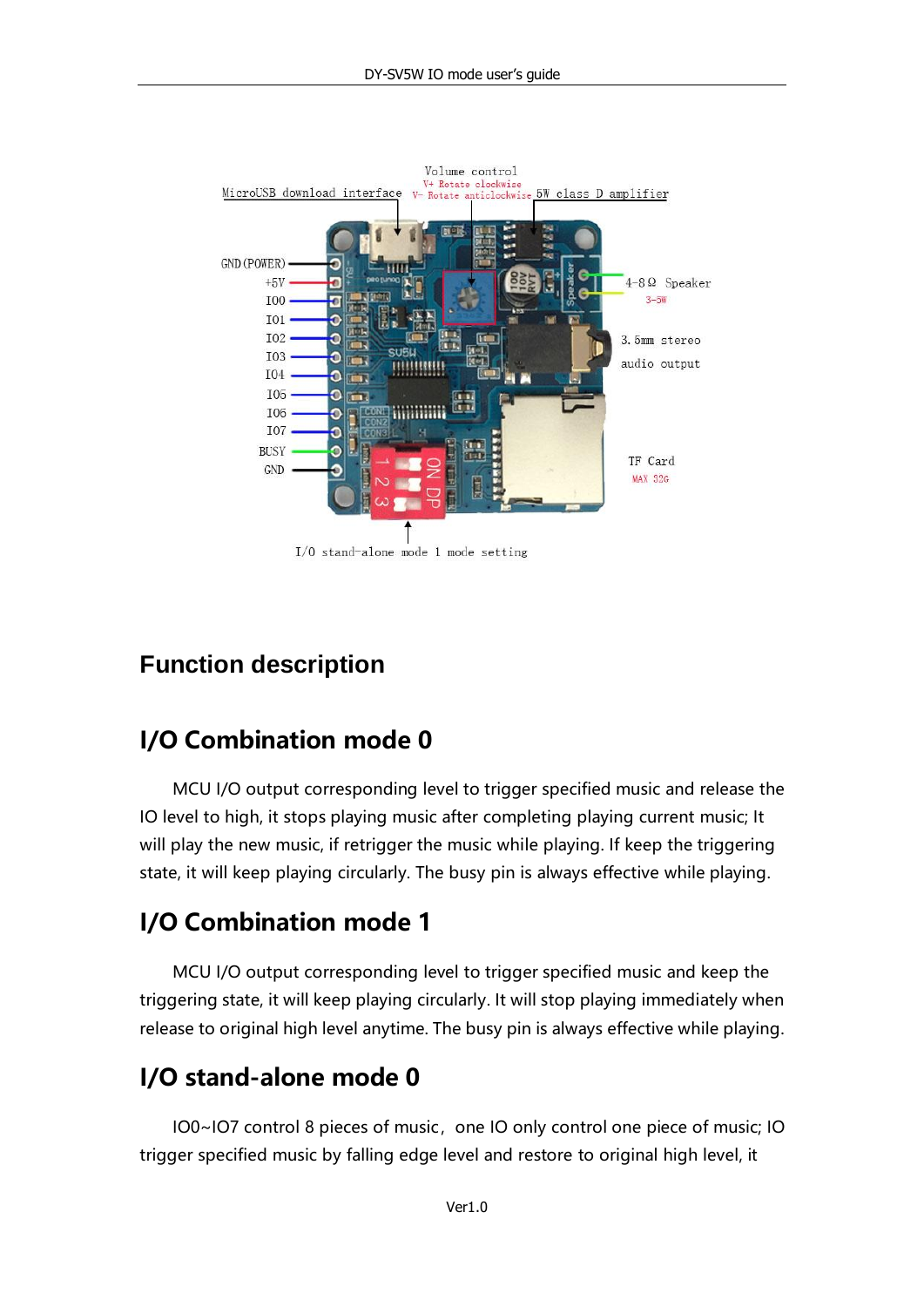stops playing after completing playing the triggered music. It will play new music, if retrigger the music while playing; If keep the triggering state, it will keep playing circularly. The busy pin is always effective while playing.

## **I/O stand-alone mode 1**

IO0~IO7 control 8 pieces of music, one IO only control one piece of music; IO trigger specified music by low level, and it will keep playing circularly if keep the triggering state. It will stop playing immediately when release to original high level anytime. he busy pin is always effective while playing.

#### NOTES:

"I/O Combination mode  $0$ " IO0 $\sim$ IO7 restore to high level

after outputting corresponding level, It's like triggering a button once.

"I/O Combination mode 1" IO0~IO7 always keep the corresponding level after Outputting corresponding level.

The difference between "I/O Combination mode 0"and "I/O

Combination mode 1"is that it still plays music when IOs restore to

original high level in "I/O Combination mode 0", and it stops playing

music when IOs restore to original high level in "I/O Combination

mode 1"

```
The difference between "I/O stand-alone mode 0" and "I/O 
stand-alone mode 1"is the same as above
```
255 pieces of music can be triggered in I/O combination mode; Only 8 pieces of music can be triggered in I/O stand-alone mode.

# **Configuration description**:

| Control modes      | Configure PINS<br>I/O Function |                  |                  |                 |            |                 |     |     |                                                                     |            |                 |
|--------------------|--------------------------------|------------------|------------------|-----------------|------------|-----------------|-----|-----|---------------------------------------------------------------------|------------|-----------------|
|                    | CON3                           | CON <sub>2</sub> | CON <sub>1</sub> | IO <sub>7</sub> | <b>IO6</b> | IO <sub>5</sub> | IO4 | IO3 | 102                                                                 | <b>IO1</b> | IO <sub>0</sub> |
| I/O<br>Combination |                                | 0                | 0                |                 |            |                 |     |     | I/O Combination trigger at falling edge and restoring to high level |            | play            |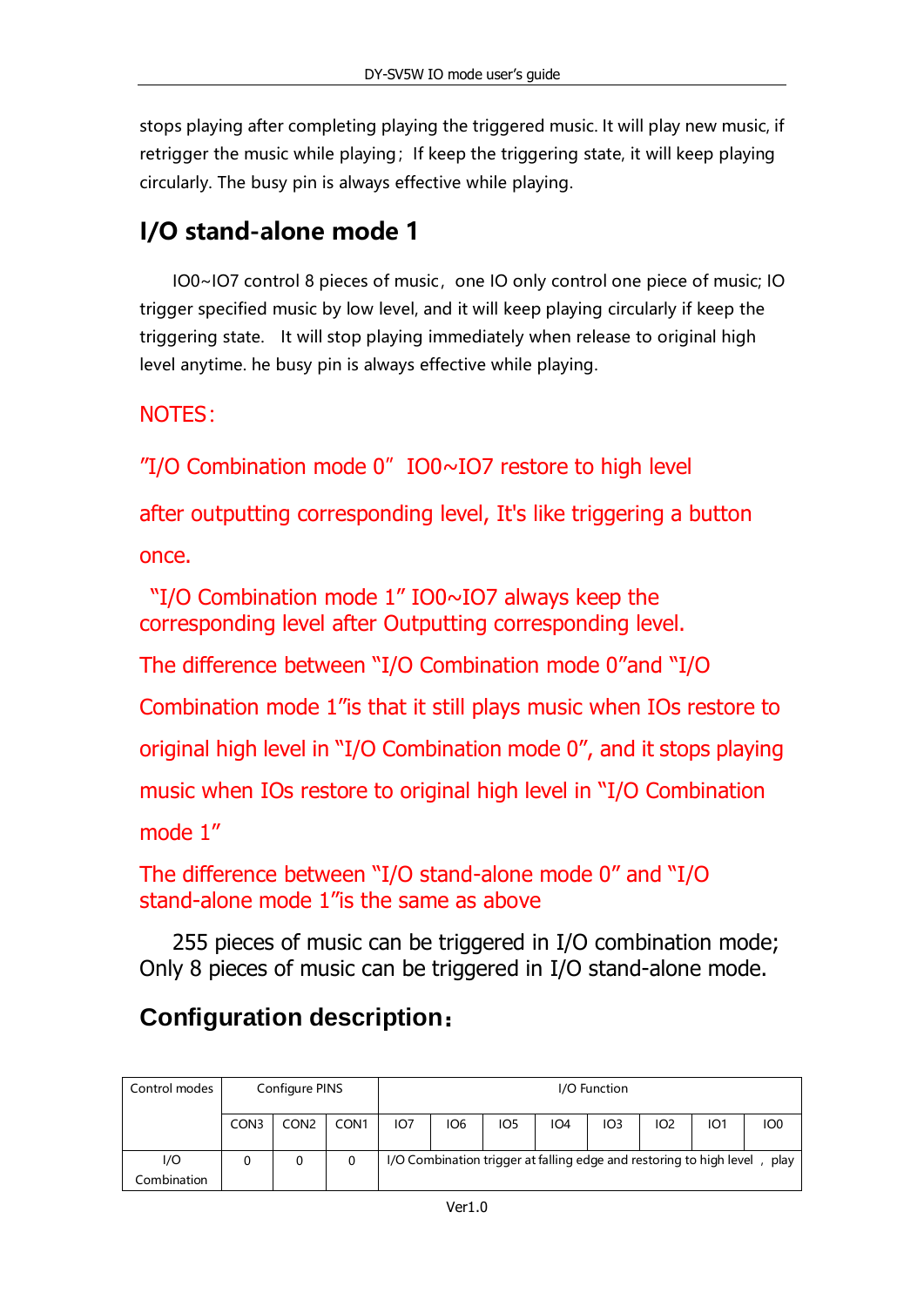| mode 0                       |          |   |          | 2^8-1 (255) pieces music.                                                              |              |              |              |              |              |                          |              |
|------------------------------|----------|---|----------|----------------------------------------------------------------------------------------|--------------|--------------|--------------|--------------|--------------|--------------------------|--------------|
| I/O<br>Combination<br>mode 1 | $\Omega$ | 0 | 1        | I/O Combination trigger while IOs keeping low level, play 2^8-1 (255)<br>pieces music. |              |              |              |              |              |                          |              |
| I/O<br>stand-alone<br>mode 0 | $\Omega$ | 1 | $\Omega$ | 8th<br>music                                                                           | 7th<br>music | 6th<br>music | 5th<br>music | 4th<br>music | 3rd<br>music | 2 <sub>nd</sub><br>music | 1st<br>music |
| I/O<br>stand-alone<br>mode 1 | $\Omega$ | 1 | 1        | 8th<br>music                                                                           | 7th<br>music | 6th<br>music | 5th<br>music | 4th<br>music | 3rd<br>music | 2 <sub>nd</sub><br>music | 1st<br>music |

### **Music triggered in combination mode**

| IO <sub>7</sub> | IO <sub>6</sub> | IO <sub>5</sub> | IO <sub>4</sub> | IO <sub>3</sub> | IO <sub>2</sub> | IO <sub>1</sub> | IO <sub>0</sub> | Music playing |
|-----------------|-----------------|-----------------|-----------------|-----------------|-----------------|-----------------|-----------------|---------------|
| 1               | 1               | 1               | 1               | 1               | 1               | 1               | 0               | 00001.mp3     |
| 1               | 1               | 1               | 1               | 1               | 1               | $\overline{0}$  | 1               | 00002.mp3     |
| 1               | 1               | 1               | 1               | 1               | 1               | $\overline{0}$  | $\mathbf 0$     | 00003.mp3     |
| 1               | 1               | 1               | 1               | 1               | $\overline{0}$  | 1               | 1               | 00004.mp3     |
| 1               | 1               | 1               | 1               | 1               | 0               | 1               | $\mathbf 0$     | 00005.mp3     |
| 1               | 1               | 1               | 1               | 1               | 0               | $\mathbf 0$     | 1               | 00006.mp3     |
| 1               | 1               | 1               | 1               | 1               | $\overline{0}$  | $\mathbf 0$     | 0               | 00007.mp3     |
|                 |                 |                 |                 | .               | .               |                 | .               | .             |
| 0               | $\overline{0}$  | $\mathbf 0$     | 0               | $\mathbf 0$     | 0               | 0               | 0               | 00255.mp3     |

# **Music triggered in stand-alone mode**

| IO7 | IO <sub>6</sub> | IO <sub>5</sub> | IO4 | IO <sub>3</sub> | IO <sub>2</sub> | IO <sub>1</sub> | IO <sub>0</sub> | Music playing |
|-----|-----------------|-----------------|-----|-----------------|-----------------|-----------------|-----------------|---------------|
|     |                 |                 |     |                 |                 |                 | 0               | 00001.mp3     |
|     |                 |                 |     |                 |                 |                 |                 | 00002.mp3     |
|     |                 |                 |     |                 |                 |                 |                 | 00003.mp3     |
|     |                 |                 |     | 0               |                 |                 |                 | 00004.mp3     |